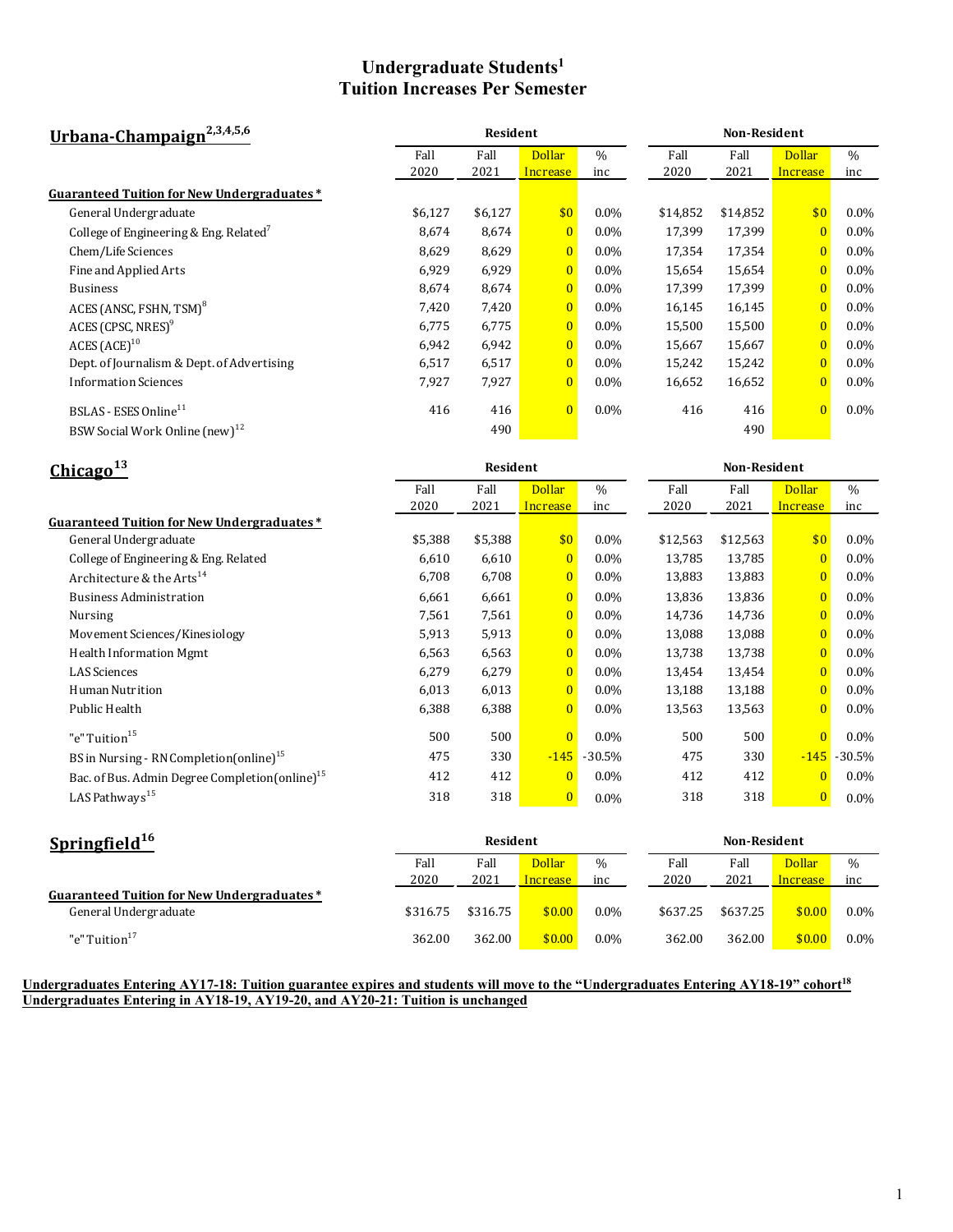Undergraduate Notes:

\*Guaranteed tuition rates will also apply to new undergraduate students admitted in summer 2021.

- 1) Comparable increases are proposed for part-time students, non-degree, certificates, and other students not eligible for the tuition guarantee, including phase in of rates, consistent with existing policies.
- 2) Students who fall into the non-guaranteed cohort at UIUC will be assessed 90% of the incoming base rate plus 100% of any applicable program differential. All independent non-degree seeking students will be assessed on a per credit hour basis. UIUC non-degree undergraduate exchange students will be assessed an international student fee of \$35 per semester. Summer rates at UIUC may be assessed on a per credit hour basis.
- 3) Entering international students at UIUC will be assessed an additional \$445 per semester tuition surcharge except for majors in liberal arts and sciences, business, and engineering differential rate programs. The assessment will be \$1,195 per semester for majors in liberal arts and sciences who are not assessed the engineering international differential, \$1,539 per semester for majors in business, and \$2,674 per semester for engineering differential paying programs. UIUC international students, that fall into the category of students who are not, or no longer eligible for the tuition guarantee, will be assessed an international tuition differential, consistent with current practices.
- Students enrolled in UIUC programs leading to P-Age 21 licensure will be assessed a \$790 clinical experience fee. Juniors in the Human Development and Family Studies program in the College of ACES at UIUC will be assessed a \$1,095 practical experience supervision fee. Juniors in the Social Work program at UIUC will be assessed a \$750 experiential learning fee. Students enrolled in the Illinois in Washington program will be assessed a \$1,500 experiential learning fee.
- 5) Students at UIUC will be assessed an additional \$300 per course tuition for a series of courses within the School of Molecular and Cellular Biology (MCB), unless they are already paying differential tuition during the term of course enrollment. These courses are often taken to meet pre-medicine requirements and include MCB 250, MCB 251, MCB 252, MCB 253 and MCB 450.
- 6) Undergraduate students enrolled only in zero-credit internships, ACCY290, BUS299, CHBE202, CHBE210, CHEM293, CHEM295, ENG310, MCB 198, MATH 399, LAS 289, or IS 269 will be assessed course tuition of \$200 in lieu of program-based tuition.
- 7) UIUC Engineering related includes programs in the College of Liberal Arts and Sciences (Chemical Engineering; Physics; Teaching of Computer Science); the College of ACES
- (Agriculture & Biological Engineering (ABE)), the pre-engineering program in the Division of General Studies, and any Computer Science + "X" degree in a variety of colleges. 8) The College of ACES tuition differential applies to the department of Animal Sciences (ANSC), the department of Food Science and Human Nutrition (FSHN) and the Technical Systems Management program (TSM).
- 9) The College of ACES tuition differential applies to the department of Crop Sciences (CPSC) and the department of Natural Resources and Environmental Sciences (NRES).
- 10) The College of ACES tuition differential applies to the department of Agriculture and Consumer Economics (ACE).
- 11) BSLAS at UIUC is a per credit hour assessment. Students enrolled prior to fall 2018 are assessed \$50 administrative fee as approved by the BOT.
- 12) BSW Social Work Online at UIUC is a per credit hour assessment.
- 13) Summer rates at UIC may be assessed on a per credit hour basis. Beginning summer 2019, UIC no longer charges a non-resident rate in summer terms; all students will be assessed the resident rate of \$402 per credit hour. Entering international students at UIC will be assessed an additional \$818 per semester tuition surcharge above the non-resident rate. A UIC Merit rate, available to US residents that meet certain academic or skill qualifications, will be assessed at approximately 55% higher than the resident rate. All international students will be assessed a fee of \$130 in fall & spring and \$65 in summer to provide essential services and support to international students through the Office of International Services. Entering international students will be charged a one-time orientation/arrival fee of \$149 to cover the costs of initial arrival services and programs.
- 14) Excludes Art History and Interdisciplinary Education in the Arts. Beginning in fall 2018, a differential is no longer assessed to undeclared students.
- 15) E-Tuition, BS in Nursing RN Completion, Bac. of Business Admin. Degree Completion and LAS Pathways at UIC are per credit hour rates. BS in Nursing RN Completion, Bac. of Business Admin. Degree Completion, and LAS Pathways are full cost-recovery programs.
- 16) All are per credit hour charge at UIS. Capital Scholars Honors students pay a fee of \$350 per semester. New on-campus international students at UIS will be assessed a one-time, new student international orientation fee of \$175 to provide services necessary for successfully integrating students. A one-time \$175 orientation fee is also assessed to new non-international transfer/first time freshman.
- 17) UIS students are assessed an additional online academic support fee of \$45 per online credit hour.
- 18) Informational purposes only. Rates were previously approved by the Board of Trustees in compliance with Public Act 93-0228.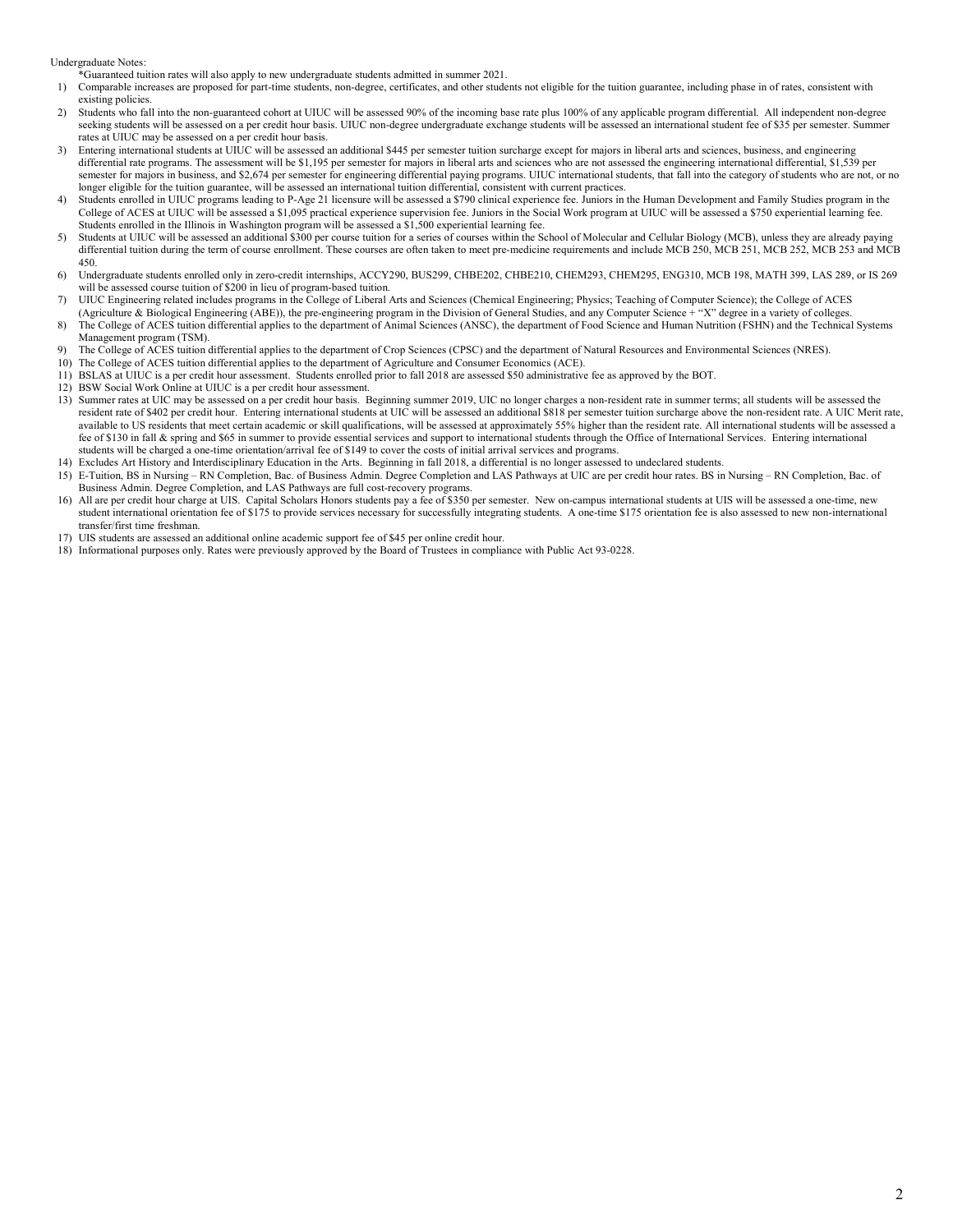## **Urbana-Champaign Graduate Students1 Tuition Increases Per Semester**

|                                                           | <b>Resident</b> |         |                  |         | Non-Resident |          |                  |               |  |
|-----------------------------------------------------------|-----------------|---------|------------------|---------|--------------|----------|------------------|---------------|--|
|                                                           | Fall            | Fall    | Dollar           | $\%$    | Fall         | Fall     | Dollar           | $\frac{0}{0}$ |  |
| Graduate Programs <sup>2,3,4</sup>                        | 2020            | 2021    | Increase         | inc     | 2020         | 2021     | Increase         | inc           |  |
| <b>General Graduate</b>                                   | \$6,588         | \$6,588 | \$0              | 0.0%    | \$14,232     | \$14,232 | \$0              | $0.0\%$       |  |
| Chem/Life Sciences                                        | 8,957           | 8,957   | $\boldsymbol{0}$ | $0.0\%$ | 16,601       | 16,601   | $\mathbf{0}$     | $0.0\%$       |  |
| Fine and Applied Arts                                     | 7,163           | 7,163   | $\bf{0}$         | $0.0\%$ | 14,807       | 14,807   | 0                | 0.0%          |  |
| <b>Business</b>                                           | 7,815           | 7,815   | $\boldsymbol{0}$ | $0.0\%$ | 15,459       | 15,459   | 0                | $0.0\%$       |  |
| Dept. of Journalism & Dept. of Advertising                | 6,990           | 6,990   | 0                | $0.0\%$ | 14,634       | 14,634   | $\mathbf{0}$     | $0.0\%$       |  |
| Master of Public Health                                   | 8,088           | 8,088   | 0                | $0.0\%$ | 15,732       | 15,732   | $\boldsymbol{0}$ | $0.0\%$       |  |
| MA Speech & Hearing Sciences                              | 6,688           | 6,688   | $\boldsymbol{0}$ | 0.0%    | 14,332       | 14,332   | $\boldsymbol{0}$ | 0.0%          |  |
| Information Sciences <sup>5</sup>                         | 7,146           | 7,146   | 0                | $0.0\%$ | 12,596       | 12,596   | $\boldsymbol{0}$ | 0.0%          |  |
| College of Engineering & Eng. Related                     | 9,499           | 9,499   | 0                | $0.0\%$ | 18,075       | 18,075   | $\boldsymbol{0}$ | $0.0\%$       |  |
| MENG-Bioengineering                                       | 10,499          | 10,499  | 0                | $0.0\%$ | 19,075       | 19,075   | $\boldsymbol{0}$ | 0.0%          |  |
| Masters HRIR                                              | 10,694          | 10,694  | 0                | $0.0\%$ | 16,647       | 16,647   | $\boldsymbol{0}$ | 0.0%          |  |
| Master of Social Work                                     | 7,904           | 7,904   | $\boldsymbol{0}$ | $0.0\%$ | 15,704       | 15,704   | $\mathbf{0}$     | 0.0%          |  |
| Master of Accounting Science(MAS)                         | 12,588          | 12,588  | 0                | $0.0\%$ | 19,550       | 19,550   | $\boldsymbol{0}$ | 0.0%          |  |
| MS in Accountancy - Tax                                   | 12,588          | 12,588  | 0                | $0.0\%$ | 19,550       | 19,550   | $\boldsymbol{0}$ | 0.0%          |  |
| MBA <sup>6</sup>                                          | 12,434          | 12,434  | $\boldsymbol{0}$ | $0.0\%$ | 18,658       | 18,658   | $\mathbf{0}$     | $0.0\%$       |  |
| Master of Science in Sustainable Urban Management         | 14,807          | 14,807  | $\boldsymbol{0}$ | $0.0\%$ | 14,807       | 14,807   | $\boldsymbol{0}$ | $0.0\%$       |  |
| MS in Bus. Admin.                                         | 19,902          | 19,902  | 0                | $0.0\%$ | 19,902       | 19,902   | 0                | 0.0%          |  |
| MS in Financial Engineering <sup>7</sup>                  | 23,550          | 23,550  | 0                | $0.0\%$ | 23,550       | 23,550   | 0                | 0.0%          |  |
| MBA (Professional Part-Time) <sup>8</sup>                 | 9,156           | 9,156   | $\bf{0}$         | $0.0\%$ | 13,739       | 13,739   | $\mathbf{0}$     | $0.0\%$       |  |
| Grad. Degree Prgrms with a concentration                  |                 |         |                  |         |              |          |                  |               |  |
| in Professional Science Masters <sup>9</sup>              | 7,850           | 7,850   | 0                | $0.0\%$ | 13,247       | 13,247   | $\boldsymbol{0}$ | $0.0\%$       |  |
| Master of Laws (LLM); Master of Studies in Law (MSL)      | 24,750          | 24,750  | $\bf{0}$         | $0.0\%$ | 24,750       | 24,750   | 0                | $0.0\%$       |  |
| Doctor of Science of Law (JSD)                            | 24,750          | 24,750  | $\bf{0}$         | $0.0\%$ | 24,750       | 24,750   | $\boldsymbol{0}$ | $0.0\%$       |  |
| Master of Science in Management (MSM) <sup>10</sup>       | 14,428          | 14,000  | $-428$           | $-3.0%$ | 14,428       | 19,200   | 4,772            | 33.1%         |  |
| Master of Agriculture and Applied Economics <sup>11</sup> | 7,588           | 7,588   | $\mathbf{0}$     | $0.0\%$ | 15,232       | 15,232   | $\boldsymbol{0}$ | $0.0\%$       |  |
| MS in Health Administration                               | 8,088           | 8,088   | 0                | $0.0\%$ | 15,732       | 15,732   | $\boldsymbol{0}$ | $0.0\%$       |  |
| MS in Health Technology <sup>12</sup>                     | 11,200          | 11,200  | 0                | $0.0\%$ | 16,000       | 16,000   | $\boldsymbol{0}$ | 0.0%          |  |
| MS in Business Analytics $(new)^{13}$                     |                 | 17,500  |                  |         |              | 24,000   |                  |               |  |

Notes:

1) Comparable increases are proposed for part-time students, non-degree courses, and certificates, including phase in of rates, consistent with existing policies. International graduate students at UIUC will be assessed an International Student fee of \$35 per semester. Summer rates may be assessed on a per credit hour basis. All independent non-degree seeking students will be at UIUC will be assessed on a per cred assessed on a per credit hour basis.

2) Students enrolled in UIUC programs leading to P-Age 21 licensure will be assessed a \$790 clinical experience fee.

3) Students in Food Science and Human Nutrition (FSHN) in the college of ACES will be assessed an additional Practical Experience Fee of \$1,100 per semester while enrolled in the Dietetic Internship.

4) Students enrolled in self-supporting or cost-recovery programs may be assessed an additional \$258 tuition per ESL 592 or ESL 593 course and/or \$515 tuition per all other ESL 500 level courses. These English as a Second Language (ESL) service courses are taken to assist students with their English language skills and include courses within the ESL rubric.

5) Rates apply to students entering fall 2020 or after.

6) Program is not enrolling new students. Any in-progress students after May 2020 will transfer to iMBA program.

7) Non-degree students in the MSFE program will be billed at a per credit hour rate based on the current MSFE rate. New MSFE rates apply to students entering fall 2020 or after, continuing students will be assessed the combined tuition and program fees initially assessed when entering the program.

8) UIUC professional part-time MBA is a 7 term program (3 spring, 2 fall and 2 summer terms). Summer term assessment for residents of \$4,577 and non-resident of \$6,870. Program is not enrolling new students. Any in-progress students after May 2020 will transfer to the iMBA program.

9) Professional Science Masters (PSM) students are required to enroll in an internship course. Should a student enroll in credit bearing summer courses, the tuition charged for those credits may be in addition to the tuition required for the internship course.

10) New MSM rates apply to students entering fall 2021 or after, continuing students will be assessed the combined tuition and program fees initially assessed when entering the program. If any MSM students take summer classes they will be assessed the general business graduate rate.

11) Summer rate is charged at the graduate base rate.

12) Tuition for the full program is \$28,000 for residents and \$40,000 for non-residents and assessed 40% for fall, 40% for spring, and 20% for summer.

13) If any MSBA students take summer classes, they will be assessed the general business graduate rate.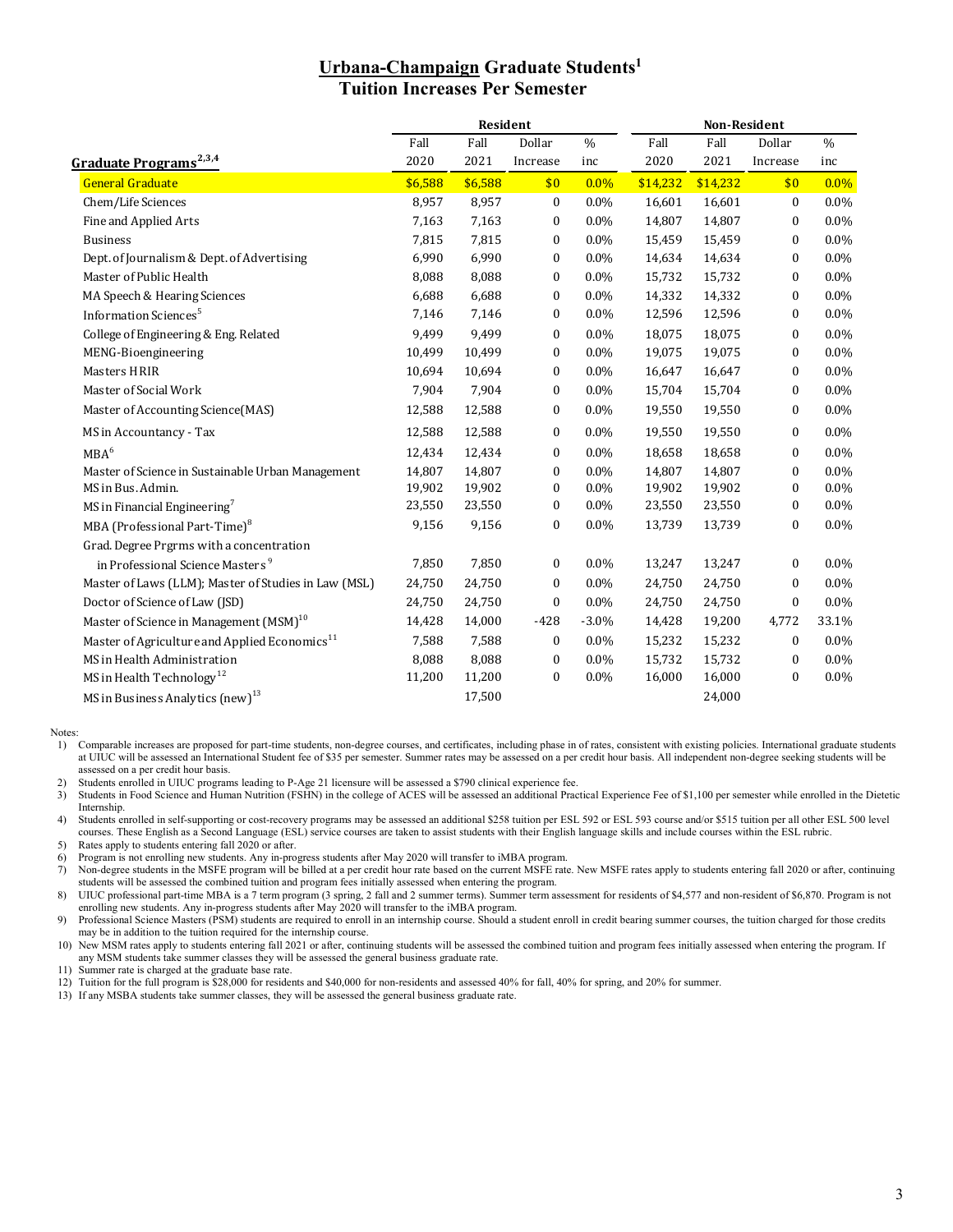# **Chicago Graduate Students1 Tuition Increases Per Semester**

|                                                    | Resident |         |                  |               | <b>Non-Resident</b> |          |                  |               |
|----------------------------------------------------|----------|---------|------------------|---------------|---------------------|----------|------------------|---------------|
|                                                    | Fall     | Fall    | Dollar           | $\frac{0}{0}$ | Fall                | Fall     | Dollar           | $\frac{0}{0}$ |
| <b>Graduate Programs</b>                           | 2020     | 2021    | Increase         | inc           | 2020                | 2021     | Increase         | inc           |
| <b>General Graduate</b>                            | \$5,935  | \$5,935 | \$0              | $0.0\%$       | \$12,369            | \$12,369 | \$0              | $0.0\%$       |
| Business Admin - Liautaud Grad.                    |          |         |                  |               |                     |          |                  |               |
| School of Business Programs <sup>2</sup>           | 10,535   | 10,535  | $\bf{0}$         | $0.0\%$       | 16,969              | 16,969   | $\mathbf{0}$     | 0.0%          |
| <b>Nursing</b>                                     | 10,419   | 10,419  | $\boldsymbol{0}$ | $0.0\%$       | 16,853              | 16,853   | $\mathbf{0}$     | $0.0\%$       |
| <b>Biomedical Visualization</b>                    | 9,973    | 9,973   | $\mathbf{0}$     | $0.0\%$       | 16,407              | 16,407   | $\bf{0}$         | $0.0\%$       |
| MA in Arch Design Criticism                        | 8,136    | 8,136   | $\bf{0}$         | $0.0\%$       | 14,570              | 14,570   | $\bf{0}$         | $0.0\%$       |
| MA in Museum & Exhibition Studies                  | 8,947    | 7,746   | $-1,201$         | $-13.4%$      | 15,381              | 14,180   | $-1,201$         | $-7.8%$       |
| <b>MS Medical Biotechnology</b>                    | 9,384    | 9,384   | $\bf{0}$         | $0.0\%$       | 15,818              | 15,818   | $\bf{0}$         | $0.0\%$       |
| Master of Health Care Administration               | 11,082   | 11,082  | 0                | $0.0\%$       | 17,516              | 17,516   | $\mathbf{0}$     | 0.0%          |
| Master/PhD Public Administration                   | 7,935    | 7,935   | $\boldsymbol{0}$ | 0.0%          | 14,369              | 14,369   | $\boldsymbol{0}$ | 0.0%          |
| Master/PhD Urban Planning & Policy                 | 8,435    | 8,435   | $\boldsymbol{0}$ | $0.0\%$       | 14,869              | 14,869   | $\bf{0}$         | $0.0\%$       |
| Master/PhD Social Work                             | 6,318    | 6,318   | $\boldsymbol{0}$ | $0.0\%$       | 12,752              | 12,752   | 0                | $0.0\%$       |
| LAS Grad Sciences                                  | 6,826    | 6,826   | $\boldsymbol{0}$ | $0.0\%$       | 13,260              | 13,260   | $\mathbf{0}$     | $0.0\%$       |
| MS Kinesiology; MS Nutrition                       | 6,560    | 6,560   | 0                | $0.0\%$       | 12,994              | 12,994   | 0                | $0.0\%$       |
| MS in Medical Physiology                           | 10,935   | 10,935  | $\boldsymbol{0}$ | $0.0\%$       | 17,369              | 17,369   | $\mathbf{0}$     | $0.0\%$       |
| LAS MA in Applied Economics <sup>3</sup>           | 5,935    | 5,935   | $\boldsymbol{0}$ | $0.0\%$       | 12,369              | 12,369   | $\mathbf{0}$     | 0.0%          |
| Graduate Public Health                             | 8,203    | 8,203   | $\bf{0}$         | $0.0\%$       | 14,637              | 14,637   | $\mathbf{0}$     | 0.0%          |
| Architecture & the Arts - Art History <sup>4</sup> | 7,772    | 7,772   | $\bf{0}$         | $0.0\%$       | 14,206              | 14,206   | $\mathbf{0}$     | $0.0\%$       |
| EdD in Urban Education Leadership <sup>5</sup>     | 8,435    | 8,435   | $\mathbf{0}$     | 0.0%          | 14,869              | 14,869   | 0                | $0.0\%$       |
| Engineering <sup>6</sup>                           | 8,149    | 8,149   | $\boldsymbol{0}$ | $0.0\%$       | 14,583              | 14,583   | $\mathbf{0}$     | 0.0%          |
| MS in Occupational Therapy                         | 8,418    | 8,418   | $\bf{0}$         | 0.0%          | 14,852              | 14,852   | $\mathbf{0}$     | $0.0\%$       |
| Architecture & the Arts - Art & Design             | 8,454    | 8,454   | $\bf{0}$         | $0.0\%$       | 14,888              | 14,888   | $\bf{0}$         | $0.0\%$       |
| Master of Energy Engineering                       | 9,644    | 9,644   | $\bf{0}$         | $0.0\%$       | 16,078              | 16,078   | $\mathbf{0}$     | $0.0\%$       |
| Architecture & the Arts - Architecture             | 8,977    | 8,977   | $\bf{0}$         | $0.0\%$       | 15,411              | 15,411   | $\bf{0}$         | $0.0\%$       |
| Master of Laws (LLM) <sup>3,7</sup>                | 18,000   | 18,000  | $\boldsymbol{0}$ | $0.0\%$       | 22,500              | 22,500   | $\mathbf{0}$     | $0.0\%$       |
| Master of Jurisprudence $(MJ)^{3,7}$               | 18,000   | 18,000  | $\mathbf{0}$     | $0.0\%$       | 22,500              | 22,500   | $\overline{0}$   | 0.0%          |

Notes:

1) Comparable increases are proposed for part-time students, non-degree courses, and certificates, including phase in of rates, consistent with existing policies. Summer rates may be assessed on a per credit hour basis. All international students will be assessed a fee of \$130 in fall & spring and \$65 in summer to provide essential services and support to international students through the Office of International Services. Entering international students will be charged a one-time orientation/arrival fee of \$149 to cover the costs of initial arrival services and programs. All UIC Global students enrolled pursuant to the Shorelight revenue generating agreement are considered to be in full-cost recovery programs, regardless of level or major.

2) Tuition differential applies to Master's degree students only. PhD students are assessed the general graduate rate.<br>3) Full cost recovery program.

3) Full cost recovery program.<br>4) Tuition differential applies t

4) Tuition differential applies to master's programs. PhD students in Art History are assessed the general graduate rate.<br>5) Students entering prior to spring 2019 are assessed the general graduate rate.

5) Students entering prior to spring 2019 are assessed the general graduate rate.

6) Excludes Master of Energy Engineering. Tuition differential applies to master's programs. PhD students will be assessed the general graduate rate.

Per credit hour assessment of \$1,200 for resident students and \$1,500 per credit hour assessment for non-resident students.

#### **Springfield Graduate Students1 Tuition Increases** *Per Credit Hour*

|                                   | Resident |          |          | <b>Non-Resident</b> |          |          |          |               |
|-----------------------------------|----------|----------|----------|---------------------|----------|----------|----------|---------------|
|                                   | Fall     | Fall     | Dollar   | $\%$                | Fall     | Fall     | Dollar   | $\frac{0}{0}$ |
| <b>Graduate Programs</b>          | 2020     | 2021     | Increase | inc                 | 2020     | 2021     | Increase | inc           |
| <b>General Graduate</b>           | \$332.25 | \$332.25 | \$0.00   | $0.0\%$             | \$681.75 | \$681.75 | \$0.00   | $0.0\%$       |
| <b>MS Computer Science</b>        | 373.50   | 373.50   | 0.00     | $0.0\%$             | 723.00   | 723.00   | 0.00     | $0.0\%$       |
| DPA Public Administration         | 413.75   | 413.75   | 0.00     | $0.0\%$             | 763.25   | 763.25   | 0.00     | $0.0\%$       |
| MS Management Information Systems | 373.50   | 373.50   | 0.00     | $0.0\%$             | 723.00   | 723.00   | 0.00     | $0.0\%$       |

Notes:

1) New on-campus international graduate students at UIS will be assessed a one-time, new student international orientation fee of \$175 to provide services necessary for successfully integrating students.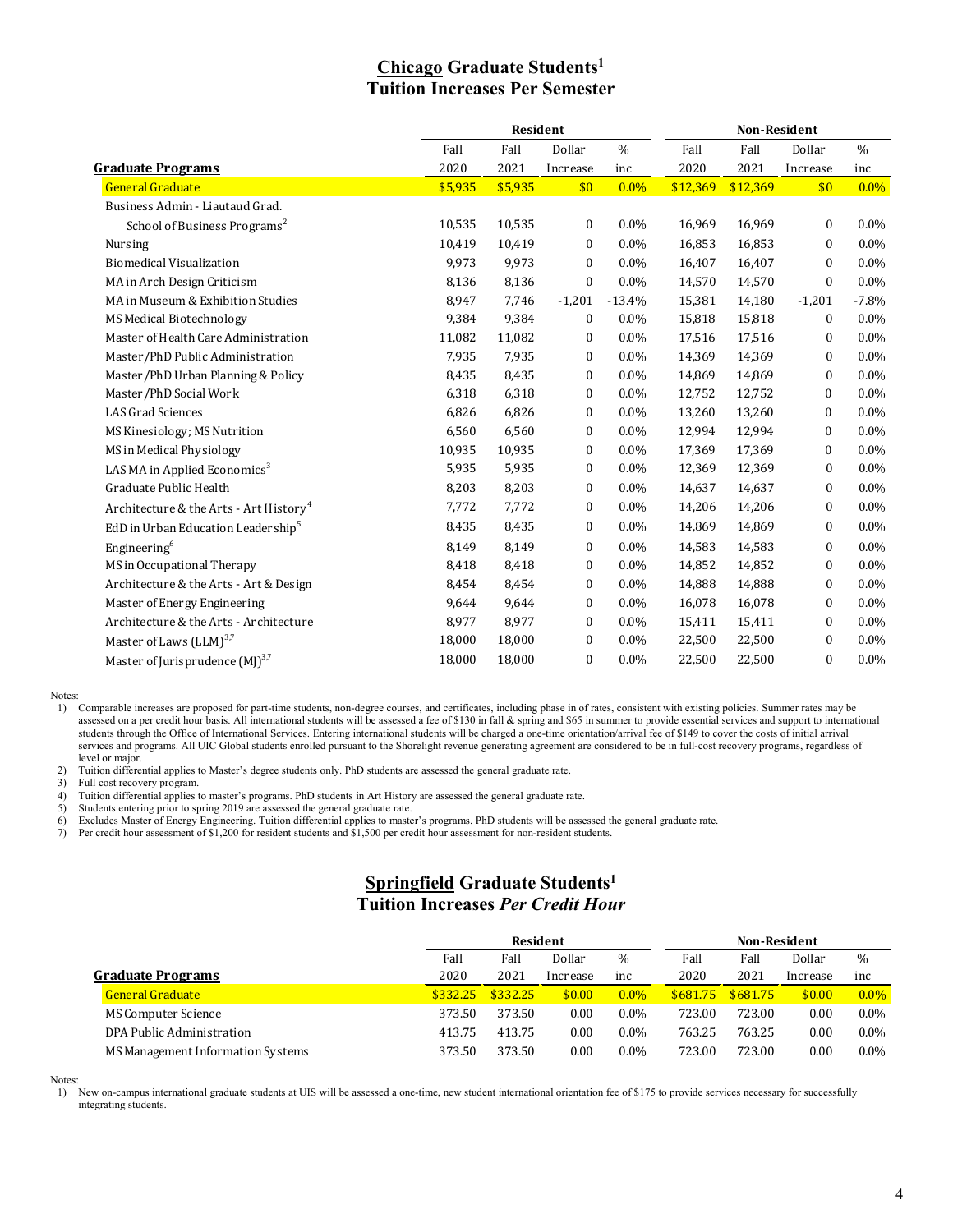#### **Urbana-Champaign Professional Students1 Tuition Increases Per Semester**

| <b>Resident</b> |          |          |               | <b>Non-Resident</b> |          |          |         |
|-----------------|----------|----------|---------------|---------------------|----------|----------|---------|
| Fall            | Fall     | Dollar   | $\frac{0}{0}$ | Fall                | Fall     | Dollar   | $\%$    |
| 2020            | 2021     | Increase | inc           | 2020                | 2021     | Increase | inc     |
| \$14.347        | \$14.591 | \$244    | 1.7%          | \$25.699            | \$26.136 | 437      | 1.7%    |
| 17.500          | 17.500   | 0        | $0.0\%$       | 22.500              | 22.500   |          | $0.0\%$ |
| 7.009           | 7.009    | 0        | $0.0\%$       | 14.668              | 14.668   |          | $0.0\%$ |
| 18.228          | 18,228   | $\bf{0}$ | $0.0\%$       | 23.003              | 23.003   |          | $0.0\%$ |
|                 |          |          |               |                     |          |          |         |

Notes:<br> $\frac{1}{1}$ 

1) Comparable increases are proposed for part-time students, including phase in of rates, consistent with existing policies. International professional students at UIUC will be assessed an International Student fee of \$35 per semester. Summer rates may be assessed on a per credit hour basis.

2) All Veterinary Medicine students will be assessed a \$100 per semester activity fee. All first-year Veterinary Medicine students will be assessed a \$200 imaging fee.

3) Includes graduate programs in the College of Law, except the JSD, LLM and MSL programs separately listed in the graduate tuition table. All JD students are also assessed \$12.50 per semester to fund the Loan Repayment Assistance Program which assists with loan repayment for graduates who participate in public interest legal work.

4) All first-year medical students in the Carle Illinois College of Medicine begin enrollment with the summer term and as such, rates approved annually will always become effective in the summer and not the fall term. All medical students are assessed a fee for disability insurance. Summer tuition is \$12,152 for residents and \$15,336 for non-residents.

## **Chicago Professional Students1 Tuition Increases Per Semester**

|                                                                    | Resident |         |              |         | <b>Non-Resident</b> |          |                  |               |
|--------------------------------------------------------------------|----------|---------|--------------|---------|---------------------|----------|------------------|---------------|
|                                                                    | Fall     | Fall    | Dollar       | $\%$    | Fall                | Fall     | Dollar           | $\frac{0}{0}$ |
| <b>Professional Programs</b>                                       | 2020     | 2021    | Increase     | inc     | 2020                | 2021     | Increase         | inc           |
| Doctor of Physical Therapy                                         | \$9,071  | \$9,071 | \$0          | $0.0\%$ | \$15,680            | \$15,680 | \$0              | $0.0\%$       |
| Doctor of Occupational Therapy                                     | 8,542    | 8,542   | 0            | $0.0\%$ | 15,239              | 15,239   | 0                | $0.0\%$       |
| Dentistry - DDS/DMD <sup>2</sup>                                   | 17,818   | 17,818  | 0            | $0.0\%$ | 32,063              | 32,063   | 0                | $0.0\%$       |
| Dentistry - Adv Certificate Programs in Endo, Pediat. <sup>3</sup> | 10,688   | 10,688  | $\mathbf{0}$ | $0.0\%$ | 10,688              | 10,688   | $\boldsymbol{0}$ | $0.0\%$       |
| Dentistry - Adv Certificate Programs in Ortho, Perio <sup>3</sup>  | 11,453   | 11,453  | $\mathbf{0}$ | $0.0\%$ | 11,453              | 11,453   | $\mathbf{0}$     | $0.0\%$       |
| Dentistry - Adv Certificate Programs in Prost. <sup>3</sup>        | 12,285   | 12,285  | $\mathbf{0}$ | $0.0\%$ | 12,285              | 12,285   | $\bf{0}$         | $0.0\%$       |
| Dentistry - DMD Advanced Standing Degree Program <sup>2,4</sup>    | 37,043   | 37,043  | $\mathbf{0}$ | $0.0\%$ | 42,289              | 42,289   | $\bf{0}$         | $0.0\%$       |
| Doctor of Medicine (continuing) <sup>5,7</sup>                     | 18,455   | 18,455  | $\mathbf{0}$ | $0.0\%$ | 36,955              | 36,955   | $\bf{0}$         | $0.0\%$       |
| Doctor of Medicine (entering fall 2017 or after) <sup>6,7</sup>    | 15,120   | 15,120  | 0            | $0.0\%$ | 26,179              | 26,179   | $\bf{0}$         | $0.0\%$       |
| Doctor of Nursing Practice <sup>8,9</sup>                          | 11,700   | 11,700  | $\mathbf{0}$ | $0.0\%$ | 17,280              | 17,280   | $\bf{0}$         | $0.0\%$       |
| Pharm-D (continuing) $10$                                          | 12,522   | 12,522  | 0            | $0.0\%$ | 20,281              | 20,281   | $\bf{0}$         | $0.0\%$       |
| Pharm-D (entering fall 2020 or after) <sup>10</sup>                | 12,522   | 12,522  | $\mathbf{0}$ | $0.0\%$ | 12,522              | 12,522   | $\bf{0}$         | $0.0\%$       |
| Law - $ID11$                                                       | 18,000   | 18,000  | $\mathbf{0}$ | $0.0\%$ | 22,500              | 22,500   | $\bf{0}$         | $0.0\%$       |
| Doctor in Clinical Exercise Physiology (DCEP) (new) <sup>12</sup>  |          | 8,000   |              |         |                     | 12,500   |                  |               |
| Doctor of Public Health <sup>13</sup>                              | 8,203    | 8,203   | $\mathbf{0}$ | $0.0\%$ | 14,637              | 14,637   | $\mathbf{0}$     | $0.0\%$       |

Notes:

1) Comparable increases are proposed for part-time students, including phase in of rates, consistent with existing policies. Summer rates may be assessed on a per credit hour basis. All international students will be assessed a fee of \$130 in fall & spring and \$65 in summer to provide essential services and support to international students through the Office of International Services. Entering international students will be charged a one-time orientation/arrival fee of \$149 to cover the costs of initial arrival services and programs.

2) DDS/DMD students are assessed the same tuition rate regardless of term (fall, spring, summer). DDS/DMD students will also be assessed an additional Clinic Infrastructure Assessment of \$4,117 per term.

3) Programs will be assessed the same rate for all terms. Beginning fall 2021, entering students in the Advanced Certificate in Prosthodontic Dentistry will be assessed an additional Clinical Infrastructure Assessment of \$500 per term.

4) The DMD Advanced Standing Degree Program is a program for dentists trained outside the United States who wish to practice dentistry within the United States. Summer term tuition will be assessed at the same rate as the fall/spring term rate. Prior to fall 2019 all students were assessed a single rate regardless of residency. Beginning in fall 2019, new non-residents students will be assessed a different rate.

5) Summer term tuition for residents entering prior to fall 2017 is \$11,000 and for non-residents is \$23,491. All medical students are assessed a fee for disability insurance.

6) Students will be assessed tuition over eleven academic terms during the MD program with equal assessments in fall, spring and summer terms as contrasted to the existing structure of assessment over ten academic terms and lower tuition assessments in summer terms. International students will pay \$5,000 tuition surcharge per semester above the non-resident rate. All medical students are assessed a fee for disability insurance.

7) Students enrolled in joint MD/MPH, Concentration in Population Health for Healthcare Professionals program will be assessed an additional \$1,000 per semester.

8) Non-resident students that enroll in any of UIC's regional campuses located in the Quad Cities, Peoria, Rockford, Springfield, or Urbana will be assessed the in-state tuition rate. Beginning in AY20-21, program changing from range tuition to an assessment per credit hour (\$975 per credit hour for residents and \$1,440 per credit hour for non-residents). The tuition

reflected above assumes a standard 12 credit hours. 10) Beginning in AY20-21, all first-time, entering students will be assessed one tuition rate regardless of residency. This also applies to all first-time, entering students enrolling in the Pharm-D

program at the Rockford campus which began this practice in AY16-17, however it does not apply to students who entered prior to AY16-17.

11) Full cost recovery program. Per credit hour assessment of \$1,200 for resident students and \$1,500 per credit hour assessment for non-resident students.

12) This is a year-round program with summer term tuition of \$4,000 for residents and \$6,250 for non-residents.

13) Reclassification to professional program fall 2021.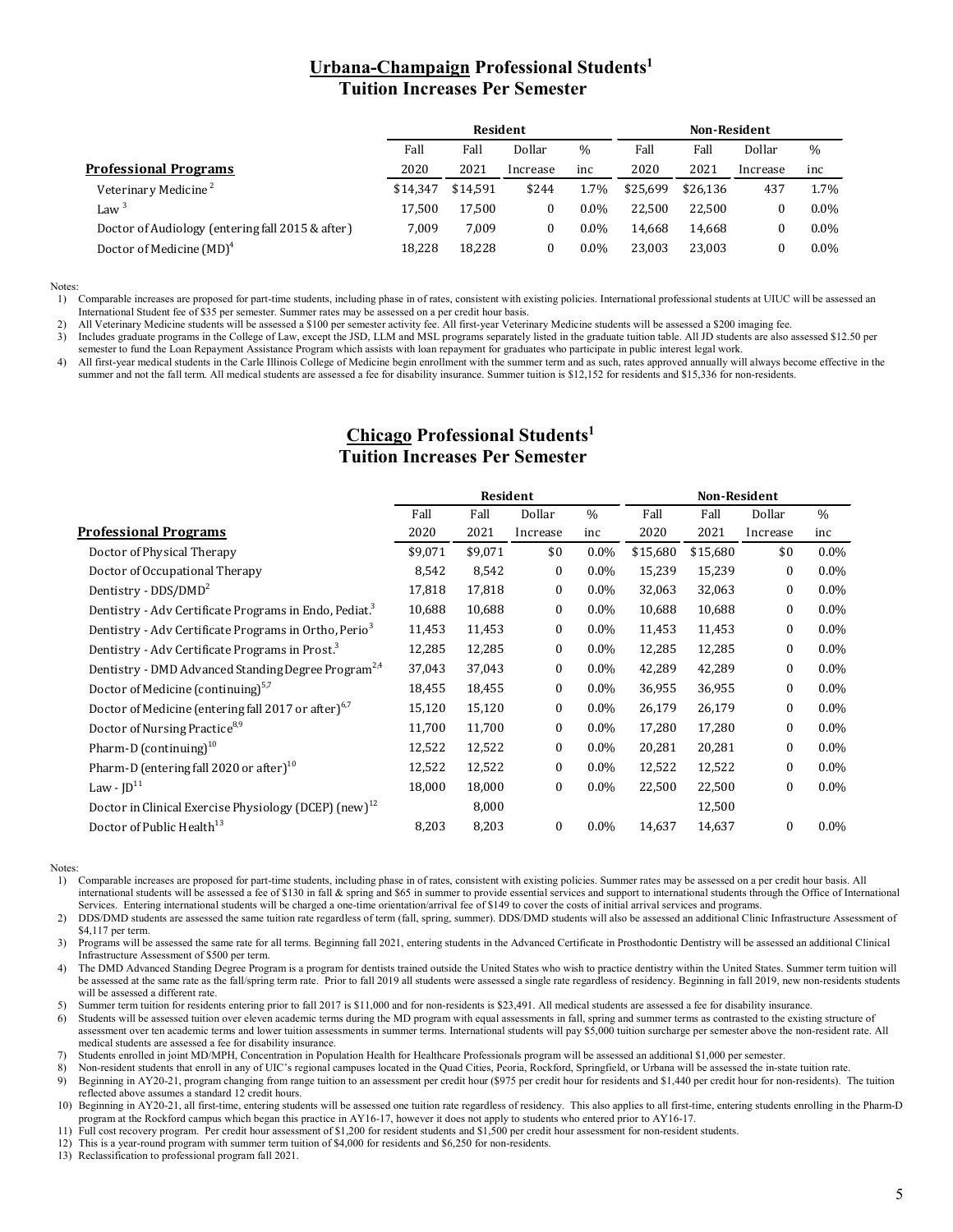# **Urbana-Champaign Full-Cost Recovery Programs1 Tuition Increases**

|                                                                        | <b>Fall 2020</b> |                 |               |         | <b>Fall 2021</b> |               |                  |                           |
|------------------------------------------------------------------------|------------------|-----------------|---------------|---------|------------------|---------------|------------------|---------------------------|
|                                                                        | Tuition          | Program<br>Fees | Total<br>Cost | Tuition | Program<br>Fees  | Total<br>Cost | Cost<br>Increase | $\frac{0}{0}$<br>Increase |
| Master of Science in Finance <sup>2,3</sup>                            | 62.445           | 0               | 62.445        | 62,445  | 0                | 62.445        |                  | $0.0\%$                   |
| Master of Science in Technology Management Resident <sup>2,4</sup>     | 49,452           | 0               | 49,452        | 35,000  | 0                | 35,000        | (14, 452)        | $-29.2\%$                 |
| Master of Science in Technology Management Non-Resident <sup>2,5</sup> | 49,452           | 0               | 49.452        | 48,000  | 0                | 48,000        | (1,452)          | $-2.9\%$                  |
| Master of Science, Policy Economics <sup>2</sup>                       | 29,420           | 1,350           | 30,770        | 31,300  | 0                | 31,300        | 530              | 1.7%                      |
| Master of Science in Accountancy Domestic <sup>2,6</sup>               | 39,100           | $\bf{0}$        | 39.100        | 39,100  | 0                | 39,100        |                  | $0.0\%$                   |
| Master of Science in Accountancy International <sup>2,6</sup>          | 48.945           |                 | 48.945        | 48.945  | 0                | 48.945        |                  | $0.0\%$                   |

Notes:

1) Students enrolled in self-supporting or cost-recovery programs may be assessed an additional \$258 tuition per ESL 592 or ESL 593 course and/or \$515 tuition per all other ESL 500 level courses. These English as a Second Language (ESL) service courses are taken to assist students with their English language skills and include courses within the ESL rubric. International students will be assessed an International Student fee of \$35 per semester.

2) Students will be assessed all campus fees.

3) Total costs are for the three-term program (fall, spring, and fall). Should a student enroll in credit bearing summer courses, tuition will be assessed at \$1,900 per credit hour.

4) Total costs are for the three-term program (fall \$14,000, spring \$14,000, and summer \$7,000). New rates apply to students entering fall 2021. Continuing students will be assessed the combined tuition and program fees initially assessed when entering the program.

5) Total costs are for the three-term program (fall \$19,200, spring \$19,200, and summer \$9,600). New rates apply to students entering fall 2021. Continuing students will be assessed the combined tuition and program fees initially assessed when entering the program.

6) Students enrolled in only zero-credit internship (ACCY 590) in a summer semester will be charged for one credit hour (\$1,303 for domestic students and \$1,631 for international students).

## Urbana Online Graduate/Professional & Continuing Education Programs<sup>1,2,3,4</sup> **Tuition Increases** *Per Credit Hour*

|                                                                  | Fall     | Fall     | Dollar       | $\frac{0}{0}$ |
|------------------------------------------------------------------|----------|----------|--------------|---------------|
|                                                                  | 2020     | 2021     | Increase     | inc           |
| Base Rate <sup>5</sup>                                           | \$490.00 | \$490.00 | \$0          | $0.0\%$       |
| Base + Differential <sup>6</sup>                                 | 712.00   | 712.00   | $\bf{0}$     | 0.0%          |
| MSW: Social Work                                                 | 598.00   | 598.00   | $\mathbf{0}$ | 0.0%          |
| MA: Translation & Interpretation                                 | 1,172.00 | 1,172.00 | $\bf{0}$     | 0.0%          |
| <b>Information Sciences-residents</b>                            | 652.00   | 663.00   | 11           | 1.7%          |
| Information Sciences-non-residents                               | 975.00   | 958.00   | $-17$        | $-1.7%$       |
| Master HRIR                                                      | 740.00   | 740.00   | $\mathbf{0}$ | 0.0%          |
| Post-Bac Certificate in Accountancy                              | 375.00   | 375.00   | $\mathbf{0}$ | 0.0%          |
| MS in Strategic Brand Communications                             | 898.00   | 898.00   | $\mathbf{0}$ | 0.0%          |
| $iMBA^7$                                                         | 302.00   | 307.00   | 5            | 1.7%          |
| Master of Science in Accountancy (iMSA) <sup>7</sup>             | 850.00   | 850.00   | $\mathbf{0}$ | 0.0%          |
| Master of Computer Science in Data Science (MCS:DS) <sup>7</sup> | 670.00   | 670.00   | $\mathbf{0}$ | 0.0%          |
| Engineering                                                      | 1,110.00 | 1,110.00 | $\mathbf{0}$ | 0.0%          |
| General VetMed Online                                            | 302.00   | 302.00   | $\bf{0}$     | 0.0%          |
| General Management Online <sup>8</sup>                           | 302.00   | 307.00   | 5            | 1.7%          |
|                                                                  |          |          |              |               |

Notes:

1) Comparable increases and rates will be assessed for off-site programs, certificates, and non-degree students, including phase in of rates, consistent with existing policies.

2) Students enrolled in self-supporting or cost-recovery programs may be assessed an additional \$258 tuition per ESL 592 or ESL 593 course and/or \$515 tuition per all other ESL 500 level courses. These English as a Second Language (ESL) service courses are taken to assist students with their English language skills and include courses within the ESL rubric.

3) For-credit courses, certificates and programs offered in partnership with Coursera or other educational partners, besides those listed above, will be offered at a rate equal to or less than the base + differential rate. Students in the Education/Instructional Design Master Track MOOC program will be charged \$298 per credit hour.

4) EDM-Special Education Program is assessed a flat tuition rate of \$1,000 per course.<br>5) The College of Education has partnered with Chicago Public Schools (CPS) to offer

The College of Education has partnered with Chicago Public Schools (CPS) to offer a 35% discount per current credit hour rate for certificates, endorsements, and master's in programs in Education. A minimum total enrollment (across the 4 programs) of 50 is required for the CPS teachers to receive the discounted rate.

6) Program differential is assessed based on the campus approval process and takes into account things such as cost of delivering the program, market analysis, etc.

7) Program offered in partnership with Coursera. Beginning fall 2019, the Coursera ID verification fee was rolled into tuition and is collected by the University.

8) Includes iMSM program offered in partnership with Coursera.